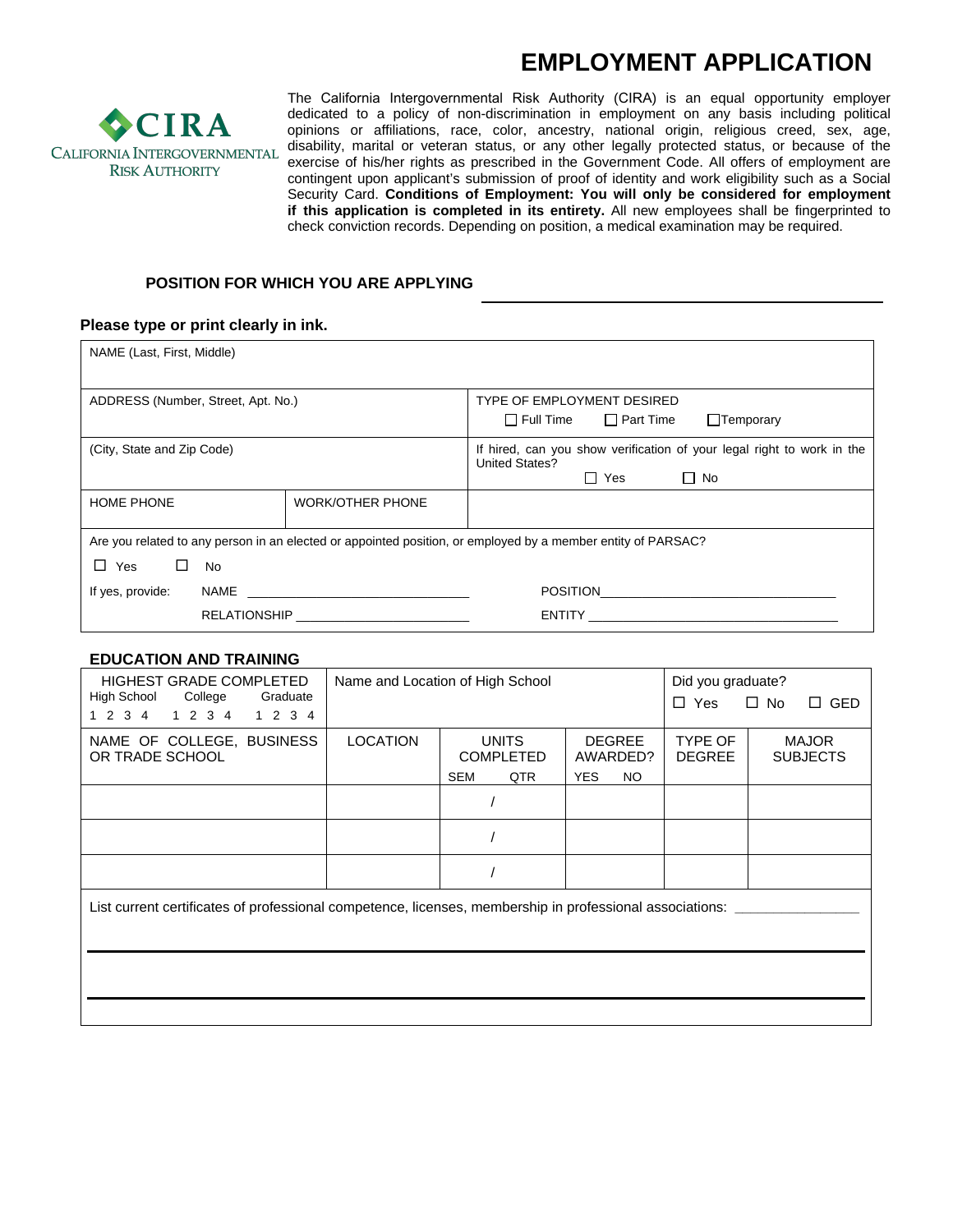**EMPLOYMENT HISTORY:** This section must be completed. Resumes may be attached to further describe your qualifications. List all employment emphasizing experience directly related to the position for which you are applying. If qualifying experience is part time or voluntary, list the number of hours per week spent doing the work. List all positions you have held and periods of unemployment for at least the past ten years. Include all periods of self-employment and U.S. Military Service. List each promotion separately. **You will be evaluated based on this information**. If additional space is required, use copies of this side of the application or a separate sheet prepared in the same format and attached securely. Be sure to sign and date attached sheets.

| Dates Employed<br>From:<br>To:<br>(Mo/Yr)<br>(Mo/Yr) | Employer (Business or Agency Name)      |      | <b>Title of Position</b> | Number of employees<br>supervised by you |  |  |
|------------------------------------------------------|-----------------------------------------|------|--------------------------|------------------------------------------|--|--|
| Total Yrs./Mos. Worked                               | Address                                 | City | <b>State</b>             | Type of Business                         |  |  |
| <b>Hours Worked Each</b><br>Week                     | Name and Title of Supervisor            |      |                          | Business Phone No.                       |  |  |
|                                                      | Your Duties (List Primary Duties First) |      |                          |                                          |  |  |
|                                                      |                                         |      |                          |                                          |  |  |
|                                                      |                                         |      |                          |                                          |  |  |
|                                                      | Reason for leaving                      |      |                          |                                          |  |  |
| Dates Employed<br>From:<br>To:<br>(Mo/Yr)<br>(Mo/Yr) | Employer (Business or Agency Name)      |      | <b>Title of Position</b> | Number of employees<br>supervised by you |  |  |
| Total Yrs./Mos. Worked                               | Address                                 | City | <b>State</b>             | Type of Business                         |  |  |
| <b>Hours Worked Each</b><br>Week                     | Name and Title of Supervisor            |      |                          | Business Phone No.                       |  |  |
|                                                      | Your Duties (List Primary Duties First) |      |                          |                                          |  |  |
|                                                      |                                         |      |                          |                                          |  |  |
|                                                      |                                         |      |                          |                                          |  |  |
|                                                      | Reason for leaving                      |      |                          |                                          |  |  |
| Dates Employed<br>From:<br>To:<br>(Mo/Yr)<br>(Mo/Yr) | Employer (Business or Agency Name)      |      | <b>Title of Position</b> | Number of employees<br>supervised by you |  |  |
| Total Yrs./Mos. Worked                               | Address                                 | City | <b>State</b>             | Type of Business                         |  |  |
| <b>Hours Worked Each</b><br>Week                     | Name and Title of Supervisor            |      |                          | Business Phone No.                       |  |  |
|                                                      | Your Duties (List Primary Duties First) |      |                          |                                          |  |  |
|                                                      |                                         |      |                          |                                          |  |  |
|                                                      |                                         |      |                          |                                          |  |  |
|                                                      | Reason for leaving                      |      |                          |                                          |  |  |

Inquiry may be made of your former employer(s) regarding your performance record or the schools you attended to verify degree(s). May we contact your present employer?  $\Box$  Yes  $\Box$  No  $\Box$  Later

I understand that any omission of material fact in this application may result in refusal or separation from employment. I hereby authorize CIRA to make any investigation of my background deemed necessary. I authorize my former employers to give any information regarding my employment. I hereby release them and their company/agency from all damages whatsoever for issuing same. I agree to be fingerprinted, to submit to a drug test, to submit to a complete medical exam, and furnish such proof of meeting the conditions of employment as may be required.

Signature of Applicant: \_\_\_\_\_\_\_\_\_\_\_\_\_\_\_\_\_\_\_\_\_\_\_\_\_\_\_\_\_\_\_\_\_\_\_\_\_\_\_\_\_\_\_\_\_\_\_\_\_\_\_ Date: \_\_\_\_\_\_\_\_\_\_\_\_\_\_\_\_\_\_\_\_